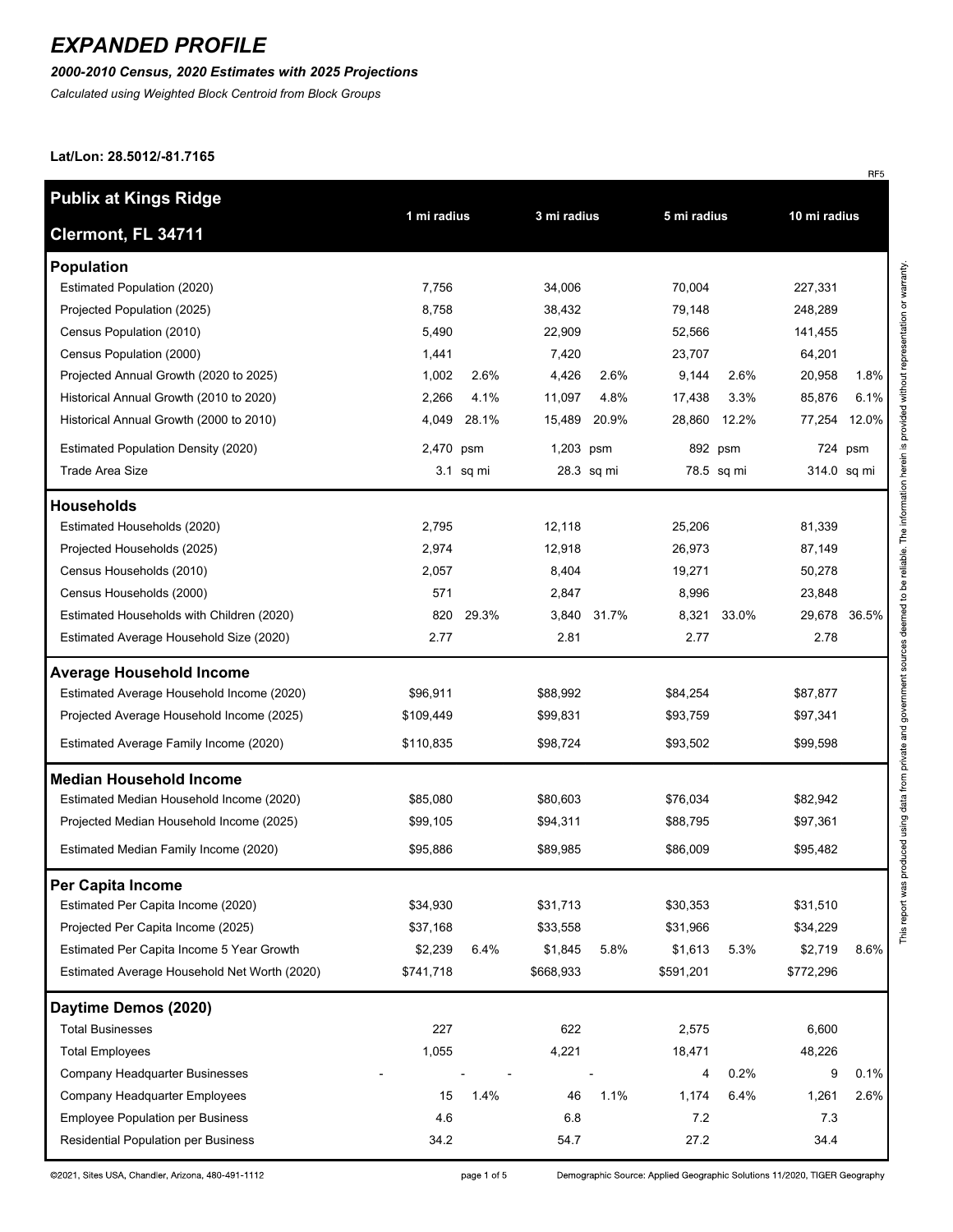### *2000-2010 Census, 2020 Estimates with 2025 Projections*

*Calculated using Weighted Block Centroid from Block Groups*

#### **Lat/Lon: 28.5012/-81.7165**

| <b>Publix at Kings Ridge</b>                    |             |       |              |             |             |              |               |              |
|-------------------------------------------------|-------------|-------|--------------|-------------|-------------|--------------|---------------|--------------|
| Clermont, FL 34711                              | 1 mi radius |       | 3 mi radius  |             | 5 mi radius |              | 10 mi radius  |              |
| <b>Race &amp; Ethnicity</b>                     |             |       |              |             |             |              |               |              |
| White (2020)                                    | 5,987       | 77.2% | 25,730       | 75.7%       | 52,203      | 74.6%        | 162,846       | 71.6%        |
| Black or African American (2020)                | 925         | 11.9% | 4,135        | 12.2%       | 8,944       | 12.8%        | 32,365        | 14.2%        |
| American Indian or Alaska Native (2020)         | 17          | 0.2%  | 113          | 0.3%        | 279         | 0.4%         | 953           | 0.4%         |
| Asian (2020)                                    | 305         | 3.9%  | 1,419        | 4.2%        | 2,841       | 4.1%         | 10,947        | 4.8%         |
| Hawaiian or Pacific Islander (2020)             | 4 -         |       | $15 -$       |             | $57 -$      |              | 264           | 0.1%         |
| Other Race (2020)                               | 273         | 3.5%  | 1,449        | 4.3%        | 3,171       | 4.5%         | 11,998        | 5.3%         |
| Two or More Races (2020)                        | 245         | 3.2%  | 1,145        | 3.4%        | 2,509       | 3.6%         | 7,958         | 3.5%         |
| Not Hispanic or Latino Population (2020)        | 6,132       | 79.1% | 26,568       | 78.1%       | 55,110      | 78.7%        | 174,037       | 76.6%        |
| Hispanic or Latino Population (2020)            | 1,623       | 20.9% | 7,438        | 21.9%       | 14,894      | 21.3%        | 53,294        | 23.4%        |
| Not Hispanic or Latino Population (2025)        | 6,876       | 78.5% | 29,805       | 77.6%       |             | 61,792 78.1% | 189,594       | 76.4%        |
| Hispanic or Latino Population (2025)            | 1,882       | 21.5% | 8,627        | 22.4%       | 17,356      | 21.9%        | 58,695        | 23.6%        |
| Not Hispanic or Latino Population (2010)        | 4,570       | 83.2% | 18,832       | 82.2%       | 43,579      | 82.9%        | 113,948       | 80.6%        |
| Hispanic or Latino Population (2010)            | 920         | 16.8% | 4,077        | 17.8%       | 8,988       | 17.1%        | 27,507        | 19.4%        |
| Not Hispanic or Latino Population (2000)        | 1,286       | 89.2% | 6,654        | 89.7%       | 21,527      | 90.8%        | 57,223        | 89.1%        |
| Hispanic or Latino Population (2000)            | 155         | 10.8% | 766          | 10.3%       | 2,180       | 9.2%         | 6,978         | 10.9%        |
| Projected Hispanic Annual Growth (2020 to 2025) | 259         | 3.2%  | 1,189        | 3.2%        | 2,462       | 3.3%         | 5,401         | 2.0%         |
| Historic Hispanic Annual Growth (2000 to 2020)  | 1,468       | 47.4% |              | 6,672 43.6% |             | 12,714 29.2% |               | 46,316 33.2% |
| Age Distribution (2020)                         |             |       |              |             |             |              |               |              |
| Age Under 5                                     | 353         | 4.6%  | 1,628        | 4.8%        | 3,537       | 5.1%         | 13,622        | 6.0%         |
| Age 5 to 9 Years                                | 422         | 5.4%  | 1,977        | 5.8%        | 4,183       | 6.0%         | 15,158        | 6.7%         |
| Age 10 to 14 Years                              | 469         | 6.0%  | 2,205        | 6.5%        | 4,601       | 6.6%         | 15,794        | 6.9%         |
| Age 15 to 19 Years                              | 405         | 5.2%  | 1,926        | 5.7%        | 3,983       | 5.7%         | 13,186        | 5.8%         |
| Age 20 to 24 Years                              | 326         | 4.2%  | 1,612        | 4.7%        | 3,533       | 5.0%         | 10,882        | 4.8%         |
| Age 25 to 29 Years                              | 383         | 4.9%  | 1,845        | 5.4%        | 4,004       | 5.7%         | 14,031        | 6.2%         |
| Age 30 to 34 Years                              | 433         | 5.6%  | 2,066        | 6.1%        | 4,361       | 6.2%         | 16,498        | 7.3%         |
| Age 35 to 39 Years                              | 467         | 6.0%  | 2,201        | 6.5%        | 4,626       | 6.6%         | 17,468        | 7.7%         |
| Age 40 to 44 Years                              | 491         | 6.3%  | 2,239        | 6.6%        | 4,584       | 6.5%         | 16,503        | 7.3%         |
| Age 45 to 49 Years                              | 440         | 5.7%  | 2,081        | 6.1%        | 4,404       | 6.3%         | 15,008        | 6.6%         |
| Age 50 to 54 Years                              | 426         | 5.5%  | 1,961        | 5.8%        | 4,266       | 6.1%         | 14,419        | 6.3%         |
| Age 55 to 59 Years                              | 469         | 6.0%  | 2,062        | 6.1%        | 4,400       | 6.3%         | 14,293        | 6.3%         |
| Age 60 to 64 Years                              | 567         | 7.3%  | 2,275        | 6.7%        | 4,584       | 6.5%         | 13,680        | 6.0%         |
| Age 65 to 74 Years                              | 1,134       | 14.6% | 4,334        | 12.7%       | 8,141       | 11.6%        | 21,606        | 9.5%         |
| Age 75 to 84 Years                              | 706         | 9.1%  | 2,575        | 7.6%        | 4,844       | 6.9%         | 11,169        | 4.9%         |
| Age 85 Years or Over                            | 266         | 3.4%  | 1,020        | 3.0%        | 1,952       | 2.8%         | 4,013         | 1.8%         |
| Median Age                                      | 46.7        |       | 43.5         |             | 42.0        |              | 38.7          |              |
| Gender Age Distribution (2020)                  |             |       |              |             |             |              |               |              |
| Female Population                               | 4,095       | 52.8% | 17,789 52.3% |             |             | 36,499 52.1% | 116,507 51.3% |              |
| Age 0 to 19 Years                               | 815         | 19.9% |              | 3,853 21.7% | 8,056       | 22.1%        | 28,263        | 24.3%        |
| Age 20 to 64 Years                              | 2,120       | 51.8% |              | 9,602 54.0% | 20,265      | 55.5%        | 68,355        | 58.7%        |
| Age 65 Years or Over                            | 1,160       | 28.3% | 4,334        | 24.4%       |             | 8,178 22.4%  | 19,889        | 17.1%        |
| Female Median Age                               | 47.9        |       | 44.4         |             | 43.0        |              | 39.4          |              |
| Male Population                                 | 3,660       | 47.2% | 16,217       | 47.7%       | 33,505      | 47.9%        | 110,824       | 48.7%        |
| Age 0 to 19 Years                               | 834         | 22.8% | 3,884        | 24.0%       | 8,247       | 24.6%        | 29,497        | 26.6%        |
| Age 20 to 64 Years                              | 1,882       | 51.4% | 8,739        | 53.9%       | 18,497      | 55.2%        | 64,428        | 58.1%        |
| Age 65 Years or Over                            | 944         | 25.8% | 3,594        | 22.2%       | 6,760       | 20.2%        | 16,899        | 15.2%        |
| Male Median Age                                 | 45.4        |       | 42.5         |             | 40.9        |              | 37.9          |              |

©2021, Sites USA, Chandler, Arizona, 480-491-1112

page 2 of 5

Demographic Source: Applied Geographic Solutions 11/2020, TIGER Geography

RF5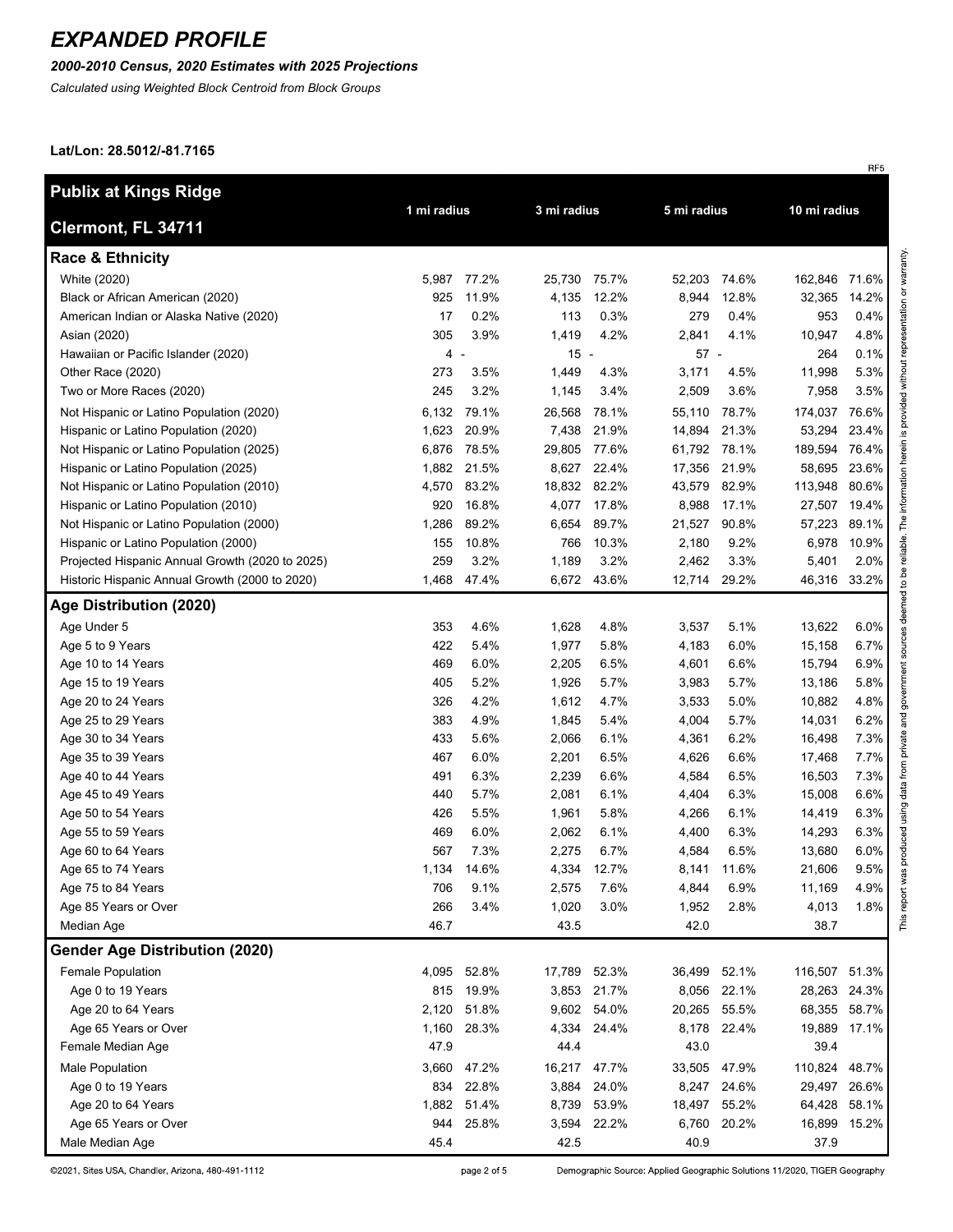### *2000-2010 Census, 2020 Estimates with 2025 Projections*

*Calculated using Weighted Block Centroid from Block Groups*

#### **Lat/Lon: 28.5012/-81.7165**

| <b>Publix at Kings Ridge</b>                 |             |             |              | 3 mi radius |        |       |         | 10 mi radius |  |
|----------------------------------------------|-------------|-------------|--------------|-------------|--------|-------|---------|--------------|--|
| Clermont, FL 34711                           | 1 mi radius |             |              | 5 mi radius |        |       |         |              |  |
| <b>Household Income Distribution (2020)</b>  |             |             |              |             |        |       |         |              |  |
| HH Income \$200,000 or More                  | 218         | 7.8%        | 843          | 7.0%        | 1,407  | 5.6%  | 8,269   | 10.2%        |  |
| HH Income \$150,000 to \$199,999             | 326         | 11.7%       | 1,148        | 9.5%        | 2,058  | 8.2%  | 7,205   | 8.9%         |  |
| HH Income \$100,000 to \$149,999             | 536         | 19.2%       | 2,196        | 18.1%       | 4,788  | 19.0% | 14,785  | 18.2%        |  |
| HH Income \$75,000 to \$99,999               | 523         | 18.7%       | 2,150        | 17.7%       | 4,191  | 16.6% | 12,044  | 14.8%        |  |
| HH Income \$50,000 to \$74,999               | 506         | 18.1%       | 2,636        | 21.8%       | 5,457  | 21.7% | 15,689  | 19.3%        |  |
| HH Income \$35,000 to \$49,999               | 246         | 8.8%        | 1,426        | 11.8%       | 2,913  | 11.6% | 8,860   | 10.9%        |  |
| HH Income \$25,000 to \$34,999               | 189         | 6.7%        | 648          | 5.3%        | 1,750  | 6.9%  | 5,591   | 6.9%         |  |
| HH Income \$15,000 to \$24,999               | 114         | 4.1%        | 440          | 3.6%        | 1,297  | 5.1%  | 4,206   | 5.2%         |  |
| HH Income Under \$15,000                     | 138         | 4.9%        | 631          | 5.2%        | 1,345  | 5.3%  | 4,691   | 5.8%         |  |
| HH Income \$35,000 or More                   | 2,354       | 84.2%       | 10,398       | 85.8%       | 20,814 | 82.6% | 66,852  | 82.2%        |  |
| HH Income \$75,000 or More                   |             | 1,603 57.3% |              | 6,336 52.3% | 12,444 | 49.4% | 42,303  | 52.0%        |  |
| Housing (2020)                               |             |             |              |             |        |       |         |              |  |
| <b>Total Housing Units</b>                   | 3,070       |             | 13,153       |             | 27,173 |       | 88,491  |              |  |
| <b>Housing Units Occupied</b>                | 2,795       | 91.0%       | 12,118 92.1% |             | 25,206 | 92.8% | 81,339  | 91.9%        |  |
| Housing Units Owner-Occupied                 | 2,356       | 84.3%       |              | 9,479 78.2% | 19,186 | 76.1% | 62,607  | 77.0%        |  |
| Housing Units, Renter-Occupied               | 439         | 15.7%       | 2,639        | 21.8%       | 6,020  | 23.9% | 18,732  | 23.0%        |  |
| Housing Units, Vacant                        | 275         | 9.8%        | 1,035        | 8.5%        | 1,967  | 7.8%  | 7,152   | 8.8%         |  |
| <b>Marital Status (2020)</b>                 |             |             |              |             |        |       |         |              |  |
| Never Married                                | 1,594       | 24.5%       |              | 7,588 26.9% | 14,920 | 25.9% | 51,369  | 28.1%        |  |
| <b>Currently Married</b>                     | 3,610       | 55.4%       | 14,862 52.7% |             | 30,549 | 53.0% | 94,777  | 51.9%        |  |
| Separated                                    | 331         | 5.1%        | 1,470        | 5.2%        | 3,529  | 6.1%  | 10,531  | 5.8%         |  |
| Widowed                                      | 372         | 5.7%        | 1,442        | 5.1%        | 2,798  | 4.9%  | 7,660   | 4.2%         |  |
| Divorced                                     | 605         | 9.3%        | 2,834        | 10.1%       | 5,886  | 10.2% | 18,420  | 10.1%        |  |
| Household Type (2020)                        |             |             |              |             |        |       |         |              |  |
| <b>Population Family</b>                     | 6,885       | 88.8%       | 30,220       | 88.9%       | 61,943 | 88.5% | 199,945 | 88.0%        |  |
| Population Non-Family                        | 870         | 11.2%       | 3,782        | 11.1%       | 7,856  | 11.2% | 25,974  | 11.4%        |  |
| <b>Population Group Quarters</b>             |             |             | 4            |             | 204    | 0.3%  | 1,413   | 0.6%         |  |
| <b>Family Households</b>                     | 2,160       | 77.3%       | 9,324        | 76.9%       | 19,238 | 76.3% | 61,447  | 75.5%        |  |
| Non-Family Households                        | 635         | 22.7%       | 2,793        | 23.1%       | 5,968  | 23.7% | 19,893  | 24.5%        |  |
| Married Couple with Children                 | 640         | 17.7%       | 2,870        | 19.3%       | 5,979  | 19.6% | 21,287  | 22.5%        |  |
| Average Family Household Size                | $3.2\,$     |             | 3.2          |             | 3.2    |       | 3.3     |              |  |
| Household Size (2020)                        |             |             |              |             |        |       |         |              |  |
| 1 Person Households                          | 520         | 18.6%       | 2,193        | 18.1%       | 4,637  | 18.4% | 15,354  | 18.9%        |  |
| 2 Person Households                          | 1,101       | 39.4%       |              | 4,402 36.3% | 8,957  | 35.5% | 28,502  | 35.0%        |  |
| 3 Person Households                          | 447         | 16.0%       | 2,177        | 18.0%       | 4,621  | 18.3% | 14,296  | 17.6%        |  |
| 4 Person Households                          | 421         | 15.1%       | 1,929        | 15.9%       | 4,102  | 16.3% | 13,396  | 16.5%        |  |
| 5 Person Households                          | 207         | 7.4%        | 938          | 7.7%        | 1,881  | 7.5%  | 6,146   | 7.6%         |  |
| 6 or More Person Households                  | 99          | 3.5%        | 478          | 3.9%        | 1,008  | 4.0%  | 3,645   | 4.5%         |  |
| <b>Household Vehicles (2020)</b>             |             |             |              |             |        |       |         |              |  |
| Households with 0 Vehicles Available         | 81          | 2.9%        | 439          | 3.6%        | 827    | 3.3%  | 2,119   | 2.6%         |  |
| Households with 1 Vehicles Available         | 998         | 35.7%       | 4,019        | 33.2%       | 7,543  | 29.9% | 23,339  | 28.7%        |  |
| Households with 2 or More Vehicles Available | 1,717       | 61.4%       | 7,660        | 63.2%       | 16,836 | 66.8% | 55,881  | 68.7%        |  |
| <b>Total Vehicles Available</b>              | 5,364       |             | 23,045       |             | 49,605 |       | 162,380 |              |  |
| Average Vehicles Per Household               | 1.9         |             | 1.9          |             | 2.0    |       | 2.0     |              |  |

©2021, Sites USA, Chandler, Arizona, 480-491-1112

page 3 of 5

Demographic Source: Applied Geographic Solutions 11/2020, TIGER Geography

RF<sub>5</sub>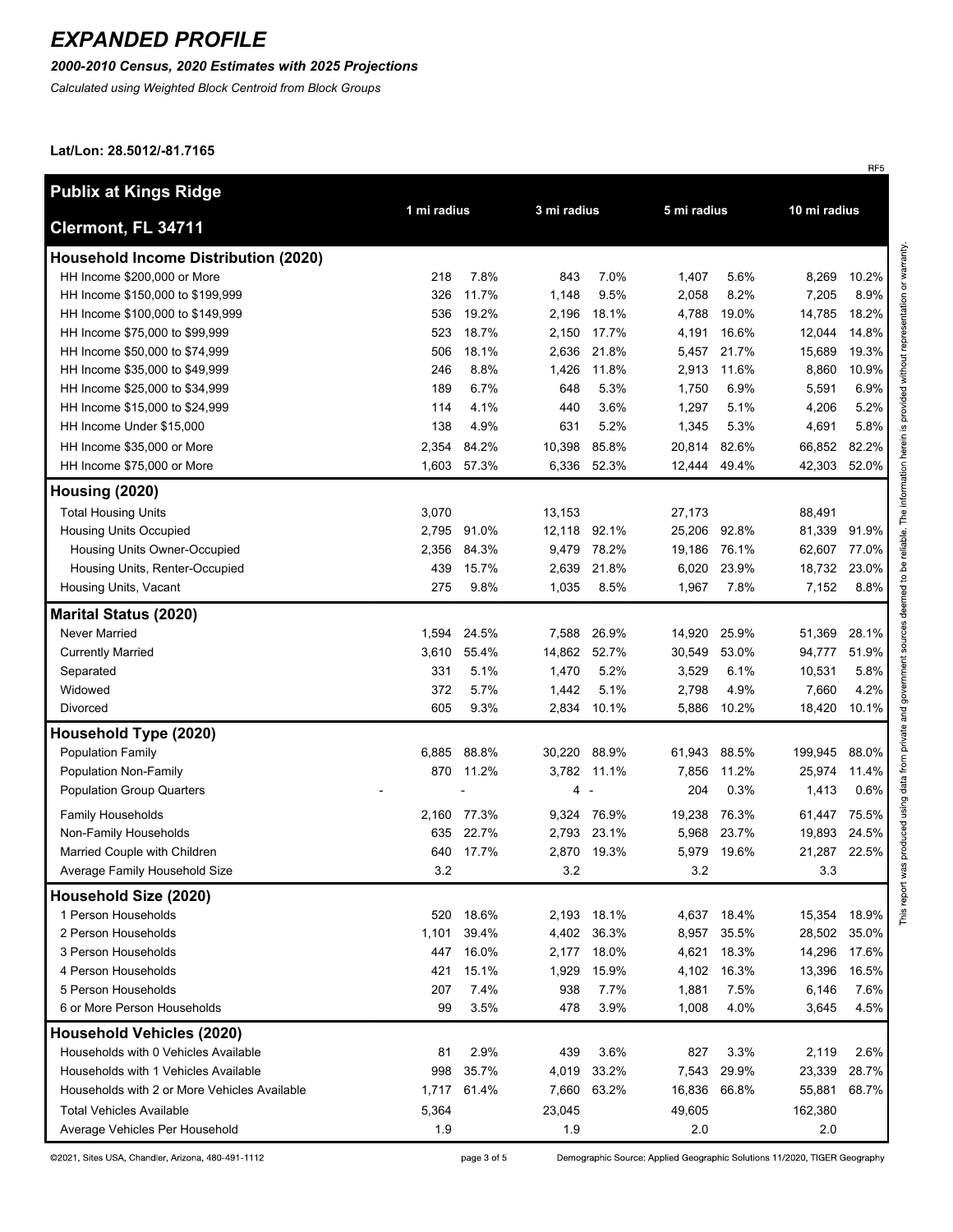### *2000-2010 Census, 2020 Estimates with 2025 Projections*

*Calculated using Weighted Block Centroid from Block Groups*

#### **Lat/Lon: 28.5012/-81.7165**

| Publix at Kings Ridge                           |                            |       |                  |                |                  |             |                  |       |
|-------------------------------------------------|----------------------------|-------|------------------|----------------|------------------|-------------|------------------|-------|
| Clermont, FL 34711                              | 1 mi radius<br>3 mi radius |       | 5 mi radius      |                | 10 mi radius     |             |                  |       |
| Labor Force (2020)                              |                            |       |                  |                |                  |             |                  |       |
| Estimated Labor Population Age 16 Years or Over | 6,425                      |       | 27,798           |                | 56,845           |             | 179,993          |       |
| <b>Estimated Civilian Employed</b>              | 3,205                      | 49.9% | 14,002 50.4%     |                | 29,834           | 52.5%       | 101,620          | 56.5% |
| <b>Estimated Civilian Unemployed</b>            | 251                        | 3.9%  | 1,089            | 3.9%           | 2,247            | 4.0%        | 9,198            | 5.1%  |
| <b>Estimated in Armed Forces</b>                |                            | L.    |                  | $\overline{a}$ | 1                | ÷           | $36 -$           |       |
| <b>Estimated Not in Labor Force</b>             | 2,969                      | 46.2% | 12,707 45.7%     |                | 24,764           | 43.6%       | 69,140           | 38.4% |
| <b>Unemployment Rate</b>                        | 3.9%                       |       | 3.9%             |                | 4.0%             |             | 5.1%             |       |
| Occupation (2020)                               |                            |       |                  |                |                  |             |                  |       |
| Occupation: Population Age 16 Years or Over     | 3,205                      |       | 14,002           |                | 29,834           |             | 101,620          |       |
| Management, Business, Financial Operations      | 618                        | 19.3% | 2,979            | 21.3%          | 5,530            | 18.5%       | 20,379           | 20.1% |
| Professional, Related                           | 748                        | 23.4% | 3,134            | 22.4%          | 7,051            | 23.6%       | 22,912           | 22.5% |
| Service                                         | 501                        | 15.6% | 2,089            | 14.9%          | 5,076            | 17.0%       | 18,247           | 18.0% |
| Sales, Office                                   | 800                        | 25.0% | 3,494            | 25.0%          | 7,416            | 24.9%       | 24,567           | 24.2% |
| Farming, Fishing, Forestry                      | 4                          | 0.1%  | 30               | 0.2%           | 90               | 0.3%        | 248              | 0.2%  |
| Construct, Extraction, Maintenance              | 303                        | 9.5%  | 1,243            | 8.9%           | 2,413            | 8.1%        | 7,122            | 7.0%  |
| Production, Transport Material Moving           | 230                        | 7.2%  | 1,033            | 7.4%           | 2,257            | 7.6%        | 8,144            | 8.0%  |
| <b>White Collar Workers</b>                     | 2,167                      | 67.6% | 9,606            | 68.6%          | 19,998           | 67.0%       | 67,859           | 66.8% |
| <b>Blue Collar Workers</b>                      | 1,038                      | 32.4% | 4,395            | 31.4%          | 9,836            | 33.0%       | 33.761           | 33.2% |
| <b>Consumer Expenditure (2020)</b>              |                            |       |                  |                |                  |             |                  |       |
| <b>Total Household Expenditure</b>              | \$194.79 M                 |       | \$791.59 M       |                | \$1.58 B         |             | \$5.23 B         |       |
| <b>Total Non-Retail Expenditure</b>             | \$102.52 M                 |       | 52.6% \$416.23 M |                | 52.6% \$832.07 M |             | 52.5% \$2.76 B   | 52.7% |
| <b>Total Retail Expenditure</b>                 | \$92.26 M                  |       | 47.4% \$375.36 M |                | 47.4% \$751.63 M |             | 47.5% \$2.47 B   | 47.3% |
| Apparel                                         | \$6.88 M                   |       | 3.5% \$27.91 M   |                | 3.5% \$55.66 M   |             | 3.5% \$185.6 M   | 3.6%  |
| Contributions                                   | \$6.49 M                   |       | 3.3% \$25.96 M   |                | 3.3% \$51.26 M   |             | 3.2% \$173.69 M  | 3.3%  |
| Education                                       | \$5.87 M                   |       | 3.0% \$23.38 M   |                | 3.0% \$45.79 M   | 2.9%        | \$161.13 M       | 3.1%  |
| Entertainment                                   | \$11.19 M                  |       | 5.7% \$45.21 M   |                | 5.7% \$89.98 M   | 5.7%        | \$299.3 M        | 5.7%  |
| Food and Beverages                              | \$28.59 M                  |       | 14.7% \$116.55 M | 14.7%          | \$233.84 M       | 14.8%       | \$766.87 M       | 14.7% |
| Furnishings and Equipment                       | \$6.96 M                   |       | 3.6% \$28.13 M   |                | 3.6% \$55.98 M   |             | 3.5% \$185.66 M  | 3.6%  |
| Gifts                                           | \$4.76 M                   |       | 2.4% \$19.26 M   |                | 2.4% \$38.03 M   | 2.4%        | \$130.67 M       | 2.5%  |
| <b>Health Care</b>                              | \$16.62 M                  |       | 8.5% \$67.56 M   |                | 8.5% \$135.62 M  |             | 8.6% \$438.84 M  | 8.4%  |
| <b>Household Operations</b>                     | \$7.74 M                   |       | 4.0% \$31.21 M   |                | 3.9% \$62.12 M   | 3.9%        | \$206.71 M       | 4.0%  |
| Miscellaneous Expenses                          | \$3.7 M                    |       | 1.9% \$15 M      |                | 1.9% \$29.96 M   |             | 1.9% \$99 M      | 1.9%  |
| Personal Care                                   | \$2.63 M                   |       | 1.3% \$10.65 M   |                | 1.3% \$21.29 M   | 1.3%        | \$70.11 M        | 1.3%  |
| Personal Insurance                              | \$1.43 M                   |       | 0.7% \$5.71 M    |                | 0.7% \$11.25 M   |             | 0.7% \$37.89 M   | 0.7%  |
| Reading                                         | \$431.09 K                 |       | 0.2% \$1.74 M    |                | 0.2% \$3.46 M    |             | 0.2% \$11.41 M   | 0.2%  |
| Shelter                                         | \$40.49 M                  |       | 20.8% \$164.91 M |                | 20.8% \$330.64 M |             | 20.9% \$1.09 B   | 20.9% |
| Tobacco                                         | \$1.11 M                   |       | 0.6% \$4.62 M    |                | 0.6% \$9.5 M     |             | 0.6% \$30.02 M   | 0.6%  |
| Transportation                                  | \$35.72 M                  |       | 18.3% \$145.64 M |                | 18.4% \$291.92 M |             | 18.4% \$957.11 M | 18.3% |
| <b>Utilities</b>                                | \$14.19 M                  |       | 7.3% \$58.14 M   |                | 7.3% \$117.38 M  |             | 7.4% \$379.42 M  | 7.3%  |
| <b>Educational Attainment (2020)</b>            |                            |       |                  |                |                  |             |                  |       |
| Adult Population Age 25 Years or Over           | 5,781                      |       | 24,657           |                | 50,167           |             | 158,688          |       |
| Elementary (Grade Level 0 to 8)                 | 153                        | 2.6%  | 626              | 2.5%           | 1,326            | 2.6%        | 5,069            | 3.2%  |
| Some High School (Grade Level 9 to 11)          | 198                        | 3.4%  | 874              | 3.5%           | 2,357            | 4.7%        | 7,671            | 4.8%  |
| <b>High School Graduate</b>                     | 1,402                      | 24.3% | 6,130            | 24.9%          | 12,637           | 25.2%       | 37,079           | 23.4% |
| Some College                                    | 1,261                      | 21.8% |                  | 5,470 22.2%    | 11,909           | 23.7%       | 31,026           | 19.6% |
| Associate Degree Only                           | 754                        | 13.0% | 3,298            | 13.4%          | 5,934            | 11.8%       | 17,283           | 10.9% |
| <b>Bachelor Degree Only</b>                     | 1,212                      | 21.0% | 4,884            | 19.8%          | 9,801            | 19.5%       | 39,525           | 24.9% |
| Graduate Degree                                 | 800                        | 13.8% |                  | 3,376 13.7%    |                  | 6,203 12.4% | 21,035           | 13.3% |

©2021, Sites USA, Chandler, Arizona, 480-491-1112

page 4 of 5

Demographic Source: Applied Geographic Solutions 11/2020, TIGER Geography

RF5